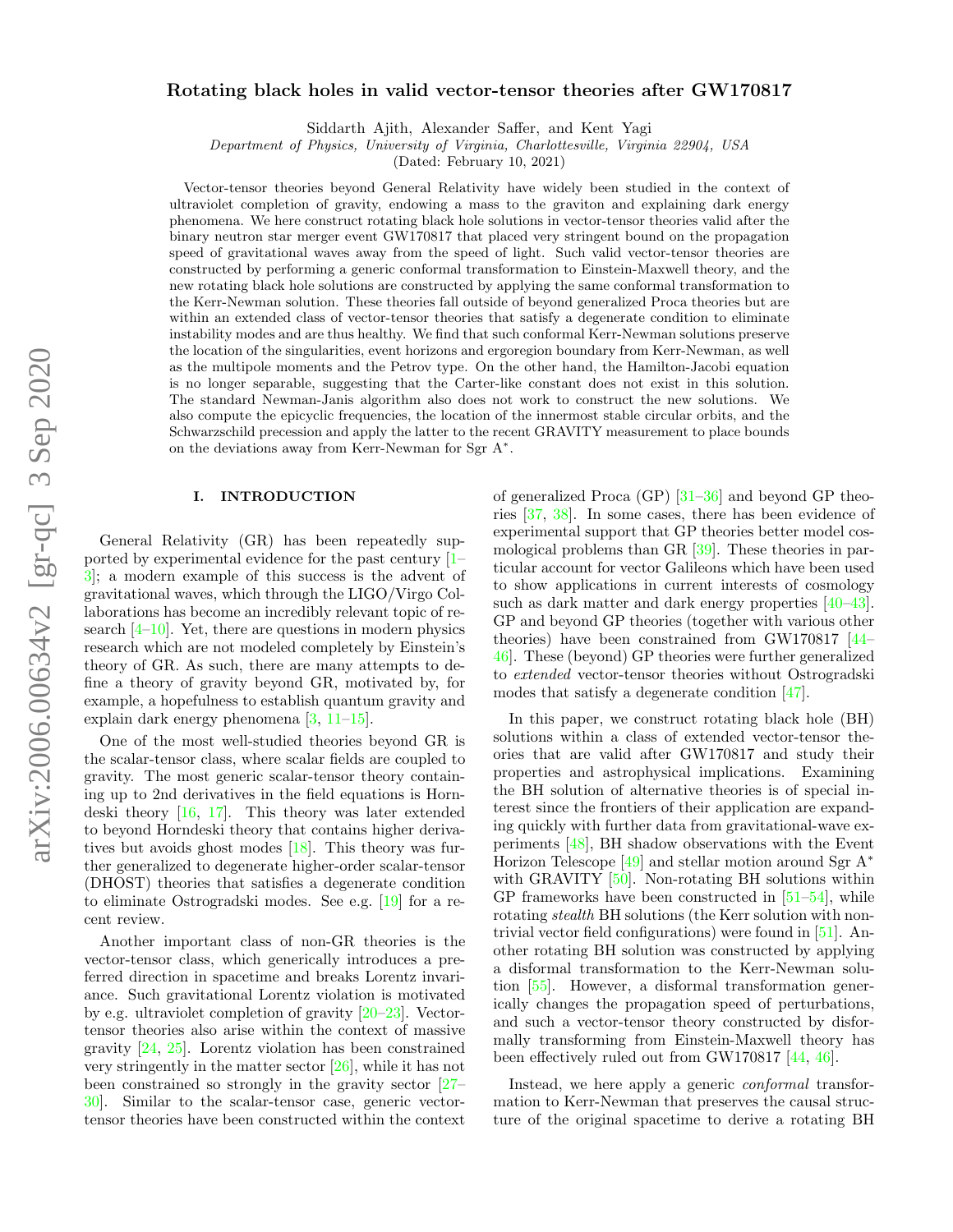solution in a subclass of vector-tensor theories valid after GW170817. Such conformal (together with disformal) transformations have widely been used to generate new solutions in non-GR theories (see e.g. [\[56–](#page-11-3)[62\]](#page-11-4)). Vectortensor theories constructed by conformally transforming Einstein-Maxwell theory fall outside of beyond GP theories but are still within the extended vector-tensor theories and are thus healthy and free of Ostrogradski instabilities [\[47\]](#page-10-26).

Let us now briefly summarize our findings. The conformal Kerr-Newman solution preserves the location of singularities, event horizons and ergoregion boundary from Kerr-Newman. We also found that the multipole moments (at least up to the octupole order) and the Petrov type are the same as Kerr-Newman. On the other hand, the separability structure is lost, and the Newman-Janis algorithm does not apply to find a rotating solution from a seed non-rotating one. The epicyclic frequencies and the location of innermost stable circular orbits (ISCOs) depend on the conformal factor, and thus deviations away from Kerr-Newman may be probed with BH observations of quasi-periodic oscillations and continuum spectrums with X-rays. We also applied the recent Schwarzschild precession measurement of S2 around Sgr A<sup>∗</sup> with GRAVITY and found bounds on the deviations from Kerr-Newman as a function of the vector charge of Sgr A<sup>∗</sup> .

The rest of the paper is organized as follows. In Sec. [II,](#page-1-0) we review the vector-tensor theory that we consider in this paper. In Sec. [III,](#page-1-1) we explain how we can construct a rotating BH solution. In Sec. [IV,](#page-2-0) we study various properties of such a BH solution. In Sec. [V,](#page-5-0) we investigate whether the Newman-Janis algorithm works in the vector-tensor theory. In Sec. [VI,](#page-7-0) we study astrophysical implications, such as quasi-periodic oscillation frequencies, ISCOs and Schwarzschild precession. We conclude in Sec. [VII](#page-9-0) and discuss possible avenues for future work. Throughout, we use the geometric unit of  $c = G = 1$ .

### <span id="page-1-0"></span>II. THEORY

Let us first review a healthy vector-tensor theory after GW170817. In [\[47\]](#page-10-26), the authors constructed extended vector-tensor theories that extend (beyond-) GP theories. These theories satisfy degenerate conditions and thus are unaffected by the Ostrogradski instabilities. Moreover, Ref. [\[47\]](#page-10-26) shows how conformal/disformal transformation of the metric takes one from one theory to another.

In this paper, we seek to work in a healthy vectortensor theory after GW170817 that preserves the propagation speed of tensor perturbations to be the speed of light. We start from Einstein-Maxwell theory and apply a certain transformation to the metric. Given that a conformal transformation does not alter the causal structure of a spacetime (and thus has been used widely to e.g. construct Penrose diagrams) whereas disformal transformation changes the propagation speed in general, we only

consider the following conformal transformation

<span id="page-1-3"></span>
$$
\bar{g}_{\mu\nu} = \Omega(Y) g_{\mu\nu},\tag{1}
$$

where we go from an original metric  $\bar{g}_{\mu\nu}$  to a new metric  $g_{\mu\nu}$  with  $\Omega(Y)$  being an arbitrary function of  $Y \equiv A_{\mu}A^{\mu}$ with the new vector field  $A^{\mu}$ . Y in the new frame and Y  $(\equiv \bar{A}_{\mu} \bar{A}^{\mu})$  in the original frame are related by [\[47\]](#page-10-26)

<span id="page-1-2"></span>
$$
\bar{Y} = \frac{Y}{\Omega},\tag{2}
$$

where we assume that  $A_{\mu}$  is invariant under the transformation:  $A_{\mu} = \bar{A}_{\mu}$ .

Applying the above conformal transformation to Einstein-Maxwell theory, we arrive at an extended vector-tensor theory with an action [\[47\]](#page-10-26)

$$
S = \int d^4x \sqrt{-g} \left\{ \kappa \Omega R - \frac{1}{4} F_{\mu\nu} F^{\mu\nu} + \frac{3\Omega_Y^2}{4\Omega} \left[ A^{\mu} A^{\nu} S_{\mu\rho} S_{\nu}{}^{\rho} \right. \right. \right. \left. + A^{\mu} A^{\nu} F_{\mu\rho} F_{\nu}{}^{\rho} - 2A^{\mu} A^{\nu} F_{\mu}{}^{\rho} S_{\nu\rho} \right] \right\} , \tag{3}
$$

with  $\kappa = 1/(16\pi)$ ,  $\Omega_Y = d\Omega/dY$  and

$$
S_{\mu\nu} = \nabla_{\mu} A_{\nu} + \nabla_{\nu} A_{\mu}, \quad F_{\mu\nu} = \nabla_{\mu} A_{\nu} - \nabla_{\nu} A_{\mu}. \tag{4}
$$

In [\[44,](#page-10-24) [46\]](#page-10-25), the authors derived the propagation speed of the tensor modes in GP theories and showed that the coefficient in front of the Ricci scalar in the action needs to be independent of Y (unless we impose a fine-tuned condition among arbitrary functions in the theories) to satisfy the GW170817 bound. This condition does not apply to the action in [\(3\)](#page-1-2) since it does not belong to GP (nor beyond GP) theories (but we stress that it is still a healthy vector-tensor theory).

### <span id="page-1-1"></span>III. ROTATING BLACK HOLE SOLUTIONS

We here apply the conformal transformation to the Kerr-Newman metric, that is a charged, rotating BH solution in Einstein-Maxwell theory, to construct a new rotating BH solution in the vector-tensor theory in Eq. [\(3\)](#page-1-2). The Kerr-Newman metric is given by [\[63\]](#page-11-5)

<span id="page-1-4"></span>
$$
ds_{\rm KN}^2 = \bar{g}_{\mu\nu}^{\rm KN} dx^{\mu} dx^{\nu}
$$
  
=  $-\frac{\Delta}{\rho^2} \left( dt - a \sin^2 \theta d\phi \right)^2 + \rho^2 \left( \frac{dr^2}{\Delta} + d\theta^2 \right)$   
+  $\frac{\sin^2 \theta}{\rho^2} \left[ \left( r^2 + a^2 \right) d\phi - a dt \right]^2$ , (5)

$$
\bar{A}_{\mu}^{\text{KN}} = \left(-\frac{Qr}{\rho^2}, A_r(r), 0, \frac{aQr\sin^2\theta}{\rho^2}\right),\tag{6}
$$

with

$$
\Delta = r^2 - 2Mr + a^2 + Q^2, \quad \rho^2 = r^2 + a^2 \cos^2 \theta. \tag{7}
$$

Here M and Q are the BH mass and charge while  $a =$  $J/M$  is the Kerr parameter with J representing the spin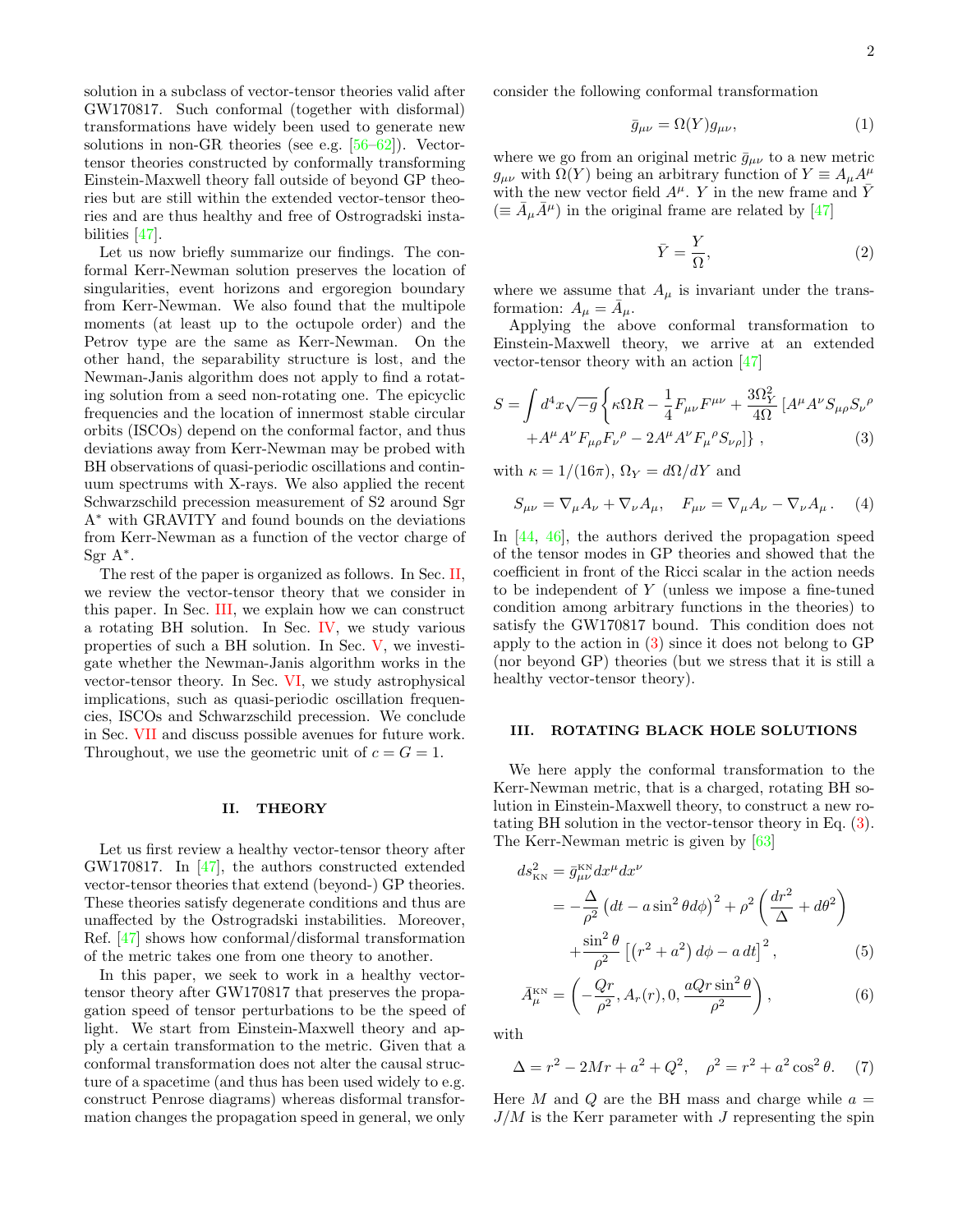angular momentum.  $A_r(r)$  is an arbitrary function of r due to the gauge symmetry. Although the choice of  $A_r$  does not affect the metric in GR, different choices of  $A_r$  give different results after the transformation. For simplicity, we choose  $A_r = 0$ .  $\bar{Y}^{\text{\tiny KN}}$  is given by

$$
\bar{Y}^{\text{KN}} = \bar{A}_{\mu}^{\text{KN}} \bar{A}_{\text{KN}}^{\mu} = -\frac{Q^2 r^2}{\Delta \rho^2}.
$$
 (8)

We now construct a new BH solution in the vectortensor theory by conformally transforming the Kerr-Newman solution. We introduce the following generic conformal factor:

<span id="page-2-1"></span>
$$
\Omega(Y) = \{1 + f[\bar{Y}(Y)]\}^{-1},
$$
\n(9)

for an arbitrary function f. The metric reduces to the original one when  $f \to 0$ . Because the vector-tensor the-ory metric is, from Eq. [\(1\)](#page-1-3),  $g_{\mu\nu} = \Omega^{-1} \bar{g}_{\mu\nu}^{\text{KN}}$ , we choose the form Eq. [\(9\)](#page-2-1) for  $\Omega$  with exponent  $-1$  such that the vectortensor metric is simply obtained from Kerr-Newman by adding a term that is linear in f times  $\bar{g}_{\mu\nu}^{\text{KN}}$ . This solution is fairly simple while keeping  $f$  to be general. The new conformal Kerr-Newman solution is therefore

$$
g_{\mu\nu} = [1 + f(\bar{Y})] \bar{g}^{\text{KN}}_{\mu\nu}, \quad A_{\mu} = \bar{A}^{\text{KN}}_{\mu}.
$$
 (10)

To keep the leading asymptotic behavior of the metric at infinity to be the same as Kerr-Newman, we require

$$
f(0) = 0.\t(11)
$$

Also, we require that  $\Omega^{-1}$  is regular and does not vanish everywhere outside the event horizon. We will work on the metric in Eq.  $(10)$  in most of this paper.

In Sec. [VI,](#page-7-0) we discuss astrophysical implications of the above conformal Kerr-Newman metric. To put this into context, we will consider a simple example function of

$$
f(\bar{Y}) = \frac{\beta}{2} \frac{\bar{Y}}{1 - \bar{Y}},\tag{12}
$$

and the conformal Kerr-Newman solution with this function is given by

<span id="page-2-4"></span>
$$
g_{\mu\nu} = \left(1 - \frac{\beta}{2} \frac{Q^2 r^2}{Q^2 r^2 + \Delta \rho^2}\right) \bar{g}_{\mu\nu}^{\text{KN}}.
$$
 (13)

Here,  $\beta$  denotes a scale factor of deviation from GR, and Q now corresponds to the vector charge rather than an electric charge. This form of  $f(\overline{Y})$  in Eq. [\(12\)](#page-2-3) with  $1-\overline{Y}$ in the denominator is selected in order to prevent  $g_{\mu\nu}$ from diverging at the event horizon since  $\overline{Y} \rightarrow -\infty$ as  $\Delta \rightarrow 0$ . Notice the denominator of the  $\beta$  term in Eq. [\(13\)](#page-2-4) never vanishes outside of the event horizon since  $Q^2r^2 + \Delta \rho^2 > 0$  everywhere  $\Delta \geq 0$ , and the above metric simply reduces to  $g_{\mu\nu} \to (1 - \beta/2)\bar{g}_{\mu\nu}$  when  $\bar{Y} \to -\infty$ . Therefore, the conformal factor is well-behaved and nonvanishing outside of the event horizon when  $\beta < 2$ .

# <span id="page-2-0"></span>IV. METRIC PROPERTIES

<span id="page-2-2"></span>We study several properties of the new BH solution in Eq.  $(10)$  in this section. Since we require the conformal factor to be regular and non-vanishing everywhere outside the horizon and the conformal transformation does not change the causal structure, the location of the singularity, event horizon and ergoregion boundary is unaltered from Kerr-Newman. The Lorentz signature (the sign of the determinant of the metric) is also unchanged. Below, we focus on finding the multipole moments, separability and Petrov type of the conformal Kerr-Newman solution.

### A. Multipole Moments

We now derive mass and current multipole moments of the conformal Kerr-Newman solution. We follow Thorne [\[64\]](#page-11-6) and compute these quantities in asymptotically Cartesian and mass centered (ACMC) coordinates using the "flat-space normalized" basis:

<span id="page-2-3"></span>
$$
\boldsymbol{e}_t = \partial_t, \quad \boldsymbol{e}_r = \partial_r, \quad \boldsymbol{e}_\theta = r^{-1} \partial_\theta, \quad \boldsymbol{e}_\phi = (r \sin \theta)^{-1} \partial_\phi. \tag{14}
$$

We focus on the asymptotic behavior of the metric at infinity:

<span id="page-2-5"></span>
$$
g_{tt} = -1 + \frac{2M}{r} + \frac{(f_0' - 1)Q^2}{r^2} - \frac{2a^2M\cos^2\theta}{r^3} + \mathcal{O}\left(\frac{1}{r^4}\right),\tag{15}
$$

$$
g_{rr} = 1 + \frac{2M}{r} + \frac{4M^2 - Q^2(1+f'_0) - a^2\sin^2\theta}{r^2} + \frac{2M\left[4M^2 - a^2(2-\cos^2\theta) - 2Q^2(1+f'_0)\right]}{r^3} + \mathcal{O}\left(\frac{1}{r^4}\right), \quad (16)
$$

$$
g_{\theta\theta} = 1 + \frac{a^2 \cos^2 \theta - Q^2 f_0'}{r^2} - \frac{2MQ^2 f_0'}{r^3} + O\left(\frac{1}{r^4}\right),
$$
\n
$$
a^2 - Q^2 f' - 2M(a^2 \sin^2 \theta - Q^2 f') \tag{1}
$$

$$
g_{\phi\phi} = 1 + \frac{a^2 - Q^2 f_0'}{r^2} + \frac{2M(a^2 \sin^2 \theta - Q^2 f_0')}{r^3} + O\left(\frac{1}{r^4}\right),\tag{18}
$$

$$
g_{t\phi} = -\frac{2aM\sin\theta}{r^2} + \frac{aQ^2\sin\theta}{r^3} + \frac{2a\sin\theta M(a^2\cos^2\theta + Q^2f'_0)}{r^4} + \mathcal{O}\left(\frac{1}{r^5}\right),\tag{19}
$$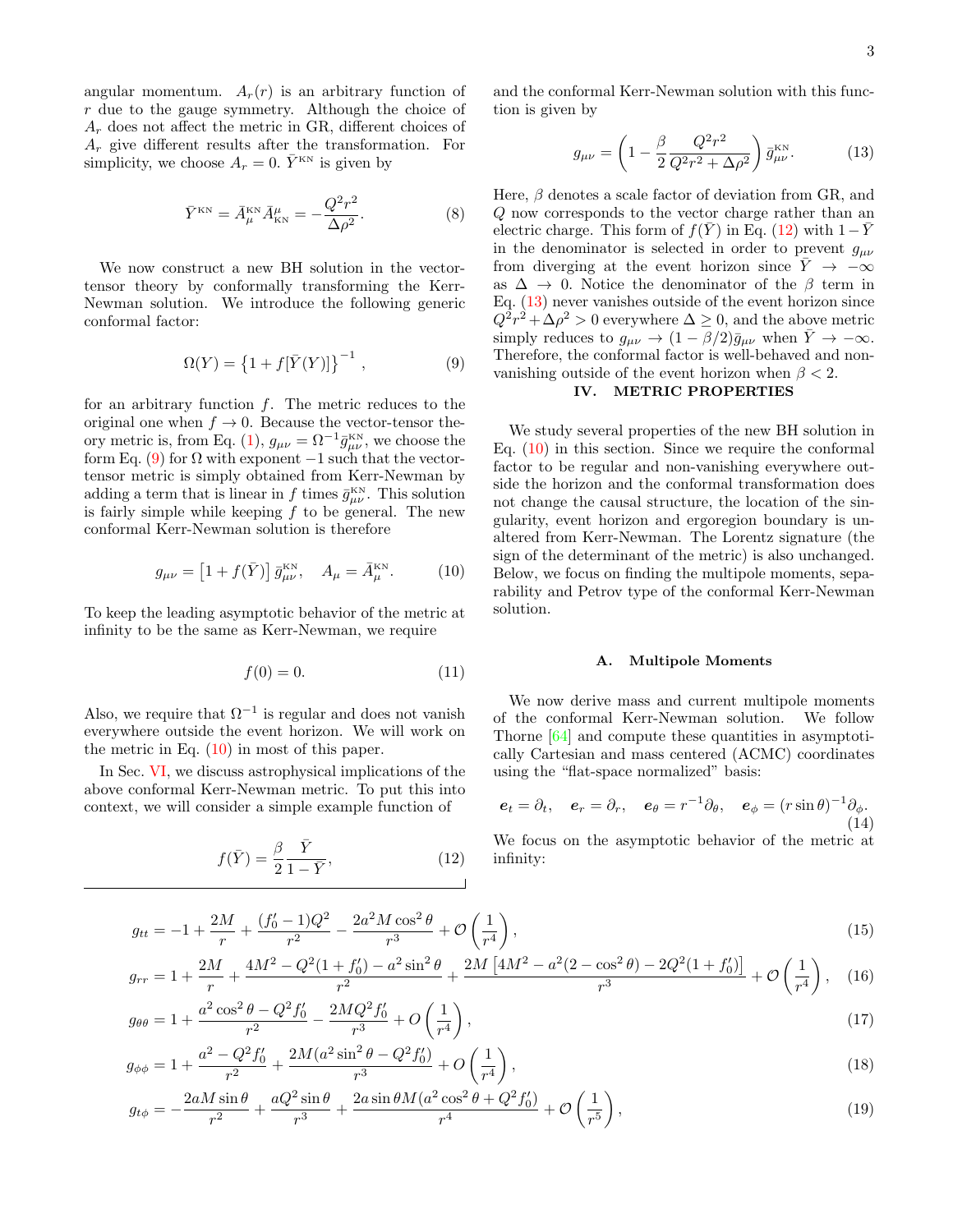where  $f'_0 \equiv f'(0)^1$  $f'_0 \equiv f'(0)^1$  and we used  $f(0) = 0$ . To move to the ACMC frame, we eliminate terms containing  $a^2 \sin^2 \theta$  and  $a^2 \cos^2 \theta$  at  $\mathcal{O}(1/r^2)$  in  $g_{rr}$  and  $g_{\theta\theta}$  by performing the following coordinate transformation:

$$
r = r' + \frac{a^2 \cos^2 \theta'}{2r'}, \quad \theta = \theta' - \frac{a^2 \cos \theta' \sin \theta'}{2r'^2}, \quad \phi = \phi', \quad t = t'.
$$
 (20)

This yields

$$
g_{t't'} = -1 + \frac{2M}{r'} + \frac{Q^2(f'_0 - 1)}{r'^2} - \frac{3a^2 M \cos^2 \theta'}{r'^3} + \mathcal{O}\left(\frac{1}{r'^4}\right),\tag{21}
$$

$$
g_{r'r'} = 1 + \frac{2M}{r'} + \frac{-a^2 + 4M^2 - Q^2(1+f'_0)}{r'^2} + \frac{M[8M^2 - 4a^2 - 4Q^2(1+f'_0) - a^2\cos^2\theta']}{r'^3} + \mathcal{O}\left(\frac{1}{r'^4}\right),\tag{22}
$$

$$
g_{\theta'\theta'} = 1 + \frac{a^2 - Q^2 f_0'}{r'^2} - \frac{2MQ^2 f_0'}{r'^3} + \mathcal{O}\left(\frac{1}{r'^4}\right),\tag{23}
$$

$$
g_{\phi'\phi'} = 1 + \frac{a^2 - Q^2 f_0'}{r'^2} + \frac{2M(a^2 \sin \theta'^2 - Q^2 f_0')}{r'^3} + \mathcal{O}\left(\frac{1}{r'^4}\right),\tag{24}
$$

$$
g_{t'\phi'} = -\frac{2aM\sin\theta'}{r'^2} + \frac{aQ^2\sin\theta'}{r^3} + aM\sin\theta' \frac{5a^2\cos^2\theta' + 2Q^2f'_0}{r'^4} + \mathcal{O}\left(\frac{1}{r'^5}\right),\tag{25}
$$

$$
g_{r'\theta'} = -\frac{2Ma^2\sin\theta'\cos\theta'}{r'^3} + \mathcal{O}\left(\frac{1}{r'^4}\right). \tag{26}
$$

We can now compare the above expressions to those in Eq. (11.4) of [\[64\]](#page-11-6). In particular, from the  $1/r'^3$  ( $1/r'^4$ ) term of  $g_{t't'}(g_{t'\phi'})$ , one can read off the quadrupole mass moment  $M_2$  and octupole current moment  $S_3$  as

$$
M_2 = -8\sqrt{\frac{\pi}{15}}Ma^2, \quad S_3 = \frac{8}{3}\sqrt{\frac{\pi}{105}}Ma^3, \tag{27}
$$

which are exactly the same as those for Kerr and Kerr-Newman. In order to differentiate multipole moments from the Kerr-Newman case, one may need to examine the electromagnetic multipole moments [\[65\]](#page-11-7), which, to the best of our knowledge, have not been computed within Thorne's formalism.

### B. Petrov Type Classification

Petrov types are a way to classify what symmetries the Weyl tensor contains. This is realized by looking at the principal null directions of the Weyl tensor, which will require the null tetrad formalism. There are six classifications, starting from type I which is the most algebraically general until type O where the Weyl tensor is algebraically special and will vanish [\[66\]](#page-11-8). We note that the Kerr-Newman metric is of Petrov type D. In this section, we show that the conformal Kerr-Newman metric has the same type.

To find the Petrov type of a given spacetime, we must find a set of null tetrads  $l_{\alpha}, n_{\alpha}, m_{\alpha}, \bar{m}_{\alpha}$  (with a bar representing the complex conjugate) such that the following

relationships are met [\[66\]](#page-11-8):

$$
g_{\alpha\beta} = -l_{\alpha}n_{\beta} - n_{\alpha}l_{\beta} + m_{\alpha}\bar{m}_{\beta} + \bar{m}_{\alpha}m_{\beta}, \qquad (28)
$$

$$
g^{\alpha\beta} = -l^{\alpha}n^{\beta} - n^{\alpha}l^{\beta} + m^{\alpha}\bar{m}^{\beta} + \bar{m}^{\alpha}m^{\beta}, \qquad (29)
$$

with

$$
l_{\alpha}l^{\alpha} = n_{\alpha}n^{\alpha} = m_{\alpha}m^{\alpha} = \bar{m}_{\alpha}\bar{m}^{\alpha} = 0, \qquad (30)
$$

$$
l_{\alpha}m^{\alpha} = n_{\alpha}m^{\alpha} = l_{\alpha}\bar{m}^{\alpha} = n_{\alpha}\bar{m}^{\alpha} = 0, \qquad (31)
$$

$$
l_{\alpha}n^{\alpha} = -1, \quad m_{\alpha}\bar{m}^{\alpha} = 1. \tag{32}
$$

Such null tetrads can be constructed from the orthonormal tetrad  $(e_0)_\alpha,(e_1)_\alpha,(e_2)_\alpha,(e_3)_\alpha$  satisfying

$$
g_{\alpha\beta} = -(e_0)_{\alpha}(e_0)_{\beta} + (e_1)_{\alpha}(e_1)_{\beta} + (e_2)_{\alpha}(e_2)_{\beta} + (e_3)_{\alpha}(e_3)_{\beta},
$$
  
(33)

as 
$$
[67]
$$

$$
l_{\alpha} = \frac{(e_0)_{\alpha} + (e_3)_{\alpha}}{\sqrt{2}}, \quad n_{\alpha} = \frac{(e_0)_{\alpha} - (e_3)_{\alpha}}{\sqrt{2}}, \quad (34)
$$

$$
m_{\alpha} = \frac{(e_1)_{\alpha} + i(e_2)_{\alpha}}{\sqrt{2}}, \quad \bar{m}_{\alpha} = \frac{(e_1)_{\alpha} - i(e_2)_{\alpha}}{\sqrt{2}}.
$$
 (35)

Let us now apply the above formalism to the conformal Kerr-Newman solution. First, the orthonormal tetrads in this metric are related to those for Kerr-Newman (found e.g. in [\[68\]](#page-11-10)) as

$$
(e_{\mu})_{\alpha} = \Omega^{-1/2} (e_{\mu})_{\alpha}^{\text{KN}}.
$$
\n(36)

From this, we construct the null tetrads that are related to the Kerr-Newman ones as

$$
l_{\alpha} = \Omega^{-1/2} l_{\alpha}^{\text{KN}}, \quad n_{\alpha} = \Omega^{-1/2} n_{\alpha}^{\text{KN}}, \tag{37}
$$

$$
m_{\alpha} = \Omega^{-1/2} m_{\alpha}^{\text{KN}}, \quad \bar{m}_{\alpha} = \Omega^{-1/2} \bar{m}_{\alpha}^{\text{KN}}.
$$
 (38)

<span id="page-3-0"></span> $1 f'_0 = 1/2$  when using the metric in Eq. [\(13\)](#page-2-4).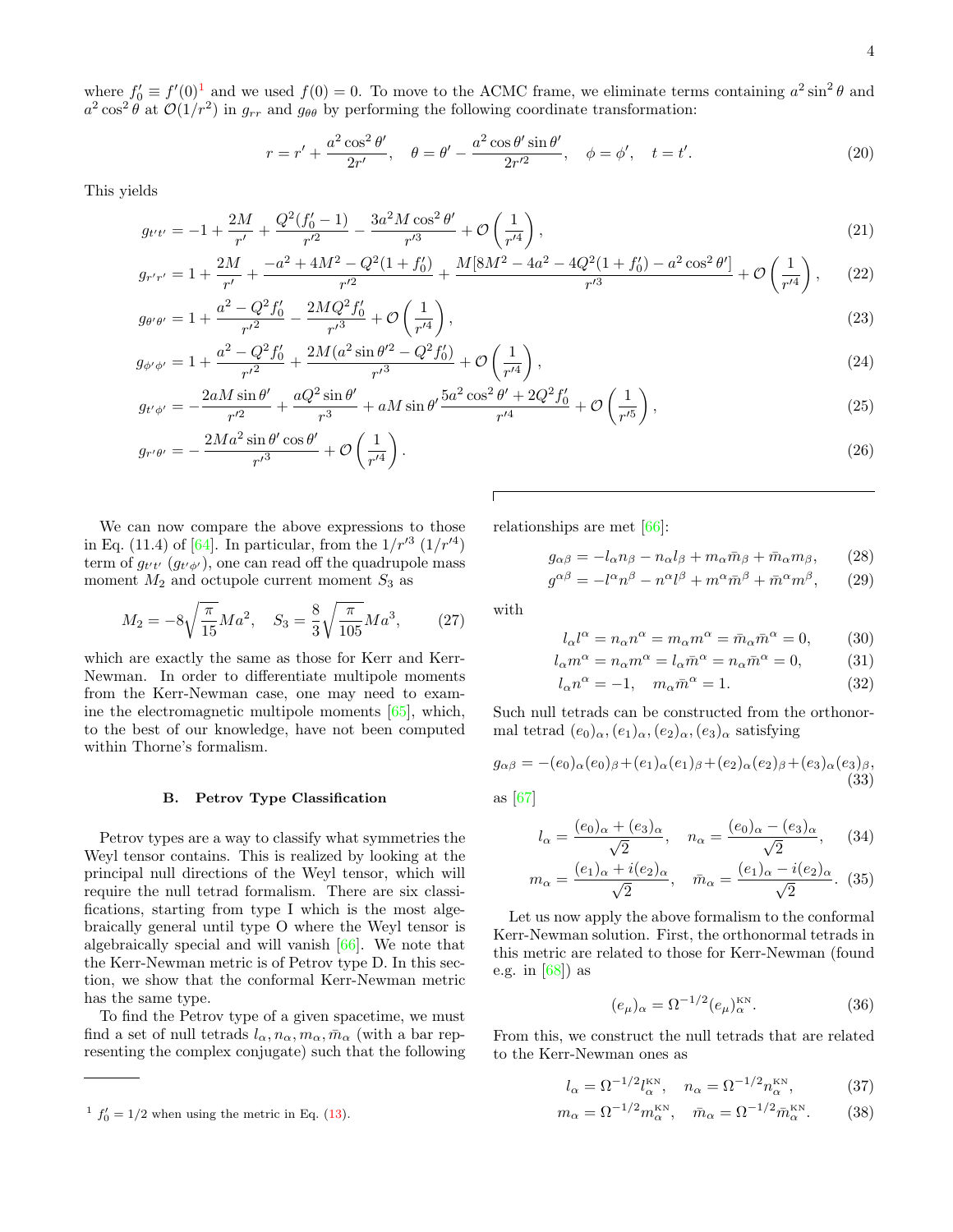Next, we determine the Petrov type of the new BH solution by computing the Weyl scalars: [\[69\]](#page-11-11)

$$
\Psi_0 = C_{\alpha\beta\gamma\delta} l^{\alpha} m^{\beta} l^{\gamma} m^{\delta},\tag{39}
$$

$$
\Psi_1 = C_{\alpha\beta\gamma\delta} l^{\alpha} n^{\beta} l^{\gamma} m^{\delta},\tag{40}
$$

$$
\Psi_2 = C_{\alpha\beta\gamma\delta} l^{\alpha} m^{\beta} \bar{m}^{\gamma} n^{\delta},\tag{41}
$$

$$
\Psi_3 = C_{\alpha\beta\gamma\delta} l^{\alpha} n^{\beta} \bar{m}^{\gamma} n^{\delta},\tag{42}
$$

$$
\Psi_4 = C_{\alpha\beta\gamma\delta} n^{\alpha} \bar{m}^{\beta} n^{\gamma} \bar{m}^{\delta},\tag{43}
$$

where  $C_{\alpha\beta\gamma\delta}$  is the Weyl tensor. Under a conformal transformation, the Weyl tensor transforms as [\[70\]](#page-11-12)

$$
C_{\alpha\beta\gamma\delta} = \Omega^{-1} C_{\alpha\beta\gamma\delta}^{\text{KN}}.
$$
 (44)

Thus, all the Weyl scalars transform in the same way as

$$
\Psi_A = \Omega \Psi_A^{\text{KN}}.\tag{45}
$$

The conformal Kerr-Newman solution satisfies the relations

$$
I^3 = 27J^2, \t\t(46)
$$

$$
I \neq 0 \neq J,\tag{47}
$$

as for Kerr-Newman, where [\[69\]](#page-11-11)

$$
I = \Psi_0 \Psi_4 - 4\Psi_1 \Psi_3 + 3\Psi_2^2,
$$
\n
$$
J = \begin{vmatrix} \Psi_4 & \Psi_3 & \Psi_2 \\ \Psi_3 & \Psi_2 & \Psi_1 \\ \Psi_2 & \Psi_1 & \Psi_0 \end{vmatrix}
$$
\n
$$
= -\Psi_2^3 + 2\Psi_1 \Psi_2 \Psi_3 + \Psi_0 \Psi_2 \Psi_4 - \Psi_4 \Psi_1^2 - \Psi_0 \Psi_3^2.
$$
\n(49)

These relations rule out Types I, III, and N. Next, we find that the conformal Kerr-Newman solution satisfies

$$
K = N = 0,\t\t(50)
$$

as for Kerr-Newman, where

$$
K = \Psi_1 \Psi_4^2 - 3\Psi_2 \Psi_3 \Psi_4 + 2\Psi_3^3, \tag{51}
$$

$$
L = \Psi_2 \Psi_4 - \Psi_3^2,\tag{52}
$$

$$
N = 12L^2 - \Psi_4^2 I.
$$
 (53)

This means that the conformal Kerr-Newman metric is of Type D and conformal transformations do not alter Petrov types.

### C. Hamilton-Jacobi Equation Separability

Let us now study whether the Hamilton-Jacobi equation is separable for the vector-tensor BH solution. The Hamilton-Jacobi equation is given by [\[66\]](#page-11-8),

<span id="page-4-1"></span>
$$
2\frac{\partial S}{\partial \tau} = g^{\mu\nu} \frac{\partial S}{\partial x^{\mu}} \frac{\partial S}{\partial x^{\nu}}.
$$
 (54)

 $2\frac{\partial}{\partial \tau} = g^{\mu\nu}\frac{\partial}{\partial x^{\mu}}\frac{\partial}{\partial x^{\nu}}$ . (54)<br>Here, *S* is Hamilton's principal function, and  $\tau$  is an affine parameter. In order to have a separable solution, Ref.  $[66]$  shows that S must be in the form

<span id="page-4-0"></span>
$$
S = \frac{\delta_1 \tau}{2} - E \ t + L_z \ \phi + F_r(r) + F_\theta(\theta), \qquad (55)
$$

where  $E$  is specific energy,  $L_z$  is specific angular momentum, and  $F_r$  and  $F_\theta$  are functions of r and  $\theta$ , respectively. Additionally, note  $\delta_1$  takes the form

$$
\delta_1 = \begin{cases} 0 & \text{for null geodesics,} \\ 1 & \text{for timelike geodesics.} \end{cases} \tag{56}
$$

If S is separable, we can find the Carter-like constant of motion which indicates that we can present the solution of the geodesic equation as integral expressions explicitly.

Substituting Eq.  $(55)$  into Eq.  $(54)$ , one finds

<span id="page-4-2"></span>
$$
\Delta \left(\frac{\partial F_r}{\partial r}\right)^2 + \left(\frac{\partial F_\theta}{\partial \theta}\right)^2 + \csc^2 \theta \left(a \sin^2 \theta E - L_z\right)^2 - \frac{\left[aL_z - (a^2 + r^2)E\right]^2}{\Delta} - \delta_1 \rho^2 \left[1 + f(\bar{Y})\right] = 0. \tag{57}
$$

Now, we can see that the null geodesic equation has a separable solution; when we take  $\delta_1 = 0$  in Eq. [\(57\)](#page-4-2), no individual term has both r and  $\theta$  dependence. This is consistent with the results found by Walker and Penrose in [\[71\]](#page-11-13) which states that all Petrov type D solutions have separable solutions to the Hamilton-Jacobi equation for null case. We can see that Eq. [\(57\)](#page-4-2) is the same as the Kerr-Newman case since f is absent when  $\delta_1 = 0$ .

Next, we examine the separability of the original and conformal Kerr-Newman solution based on the above equation in the timelike case. When  $f = 0$ , the coefficient of  $\delta_1$  can be separated to functions of either r or θ. Thus each term in Eq. [\(57\)](#page-4-2) is a function of either r or  $\theta$  (or a constant), making the equation separable. On the other hand, when  $f \neq 0$ , the f-dependent term is a function of both r and  $\theta$  in general. Therefore, we conclude that the Hamilton-Jacobi equation for the conformal Kerr-Newman solution in the Boyer-Lindquist-like coordinates is not separable for the timelike case, which suggests that a Carter-like constant may not exist in general.

To elaborate on this point further, we perform another test on the separability structure of the conformal Kerr-Newman solution. Benenti and Francaviglia [\[72\]](#page-11-14) showed that if a spacetime admits a separable structure, its metric components can be expressed in the following form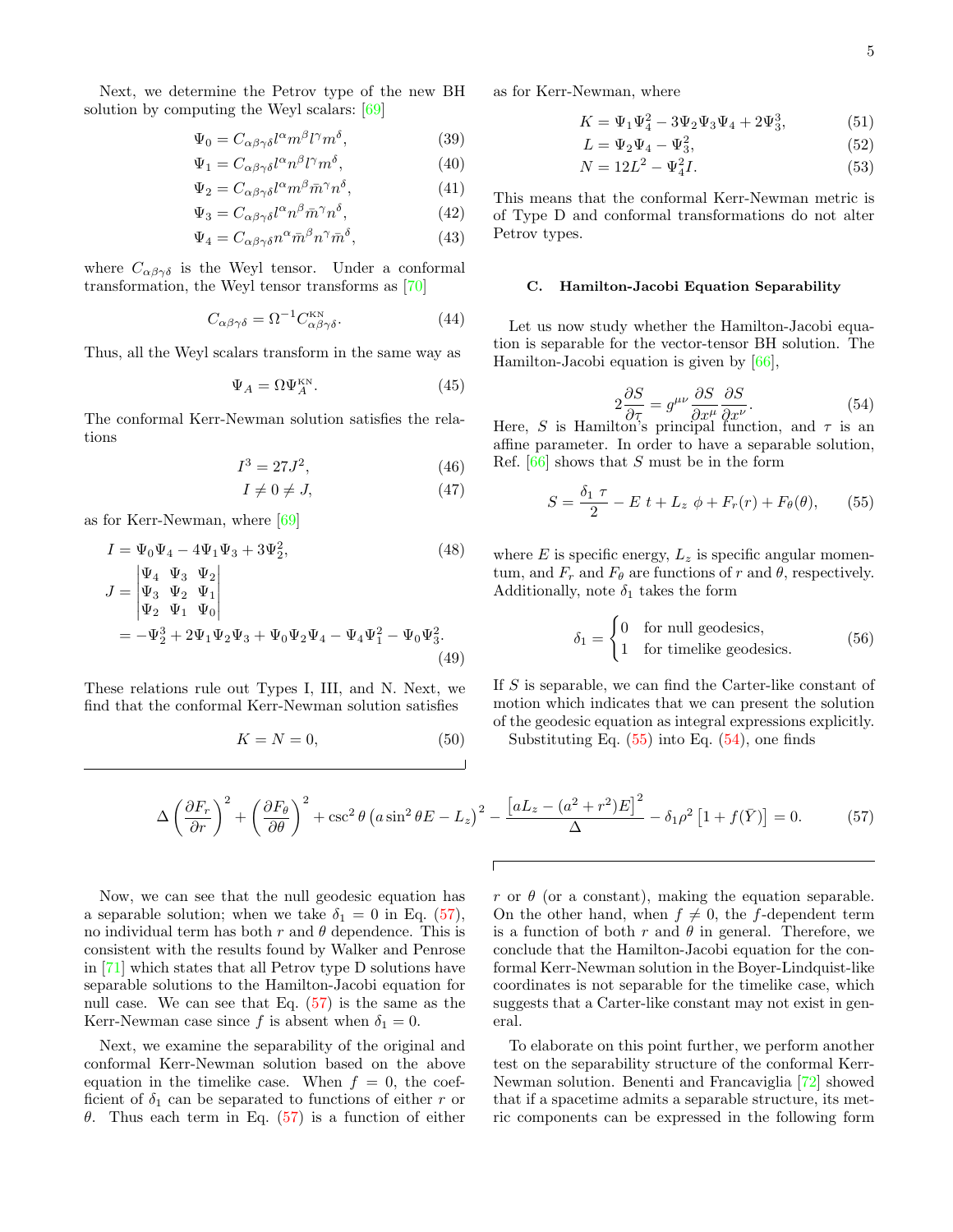(see [\[73–](#page-11-15)[77\]](#page-11-16) for related works):

$$
g^{rr} = \frac{\bar{Q}(r)}{r^2 + p^2}, \quad g^{\theta\theta} = \frac{\bar{P}(p)}{(r^2 + p^2)a^2\sin^2\theta},
$$

$$
g^{AB} = \frac{\bar{Q}(r)}{r^2 + p^2}\zeta_r^{AB}(r) + \frac{\bar{P}(p)}{r^2 + p^2}\zeta_p^{AB}(p), \quad (58)
$$

where  $p \equiv a \cos \theta$  and  $(A, B)$  are either t or  $\phi$ .  $\overline{Q}(r)$ and  $\zeta_r^{\hat{A}B}(r)$  are arbitrary functions of r while  $\hat{P}(p)$  and  $\zeta_p^{AB}(p)$  are arbitrary functions of p. We checked that the conformal Kerr-Newman in the Boyer-Lindquist-like coordinates cannot be mapped to the above form. For example,  $g^{rr}$  and  $g^{\theta\theta}$  are

$$
g^{rr} = \frac{1}{r^2 + p^2} \frac{r^2 - 2Mr + a^2 + Q^2}{1 + f(\bar{Y})},
$$
(59)

$$
g^{\theta\theta} = \frac{1}{r^2 + p^2} \frac{1}{1 + f(\bar{Y})},
$$
\n(60)

and thus they cannot be mapped to Eq.  $(58)$  unless f is a constant. There is a possibility that one needs to perform a coordinate transformation to map the conformal Kerr-Newman solution to Eq. [\(58\)](#page-5-1). However, if we perform such a transformation between  $(r, \theta)$ , it generates  $g^{r\theta}$  which is absent in Eq. [\(58\)](#page-5-1). Therefore, we believe the conformal Kerr-Newman cannot be mapped Eq. [\(58\)](#page-5-1) in any coordinates.

### <span id="page-5-0"></span>V. NEWMAN-JANIS ALGORITHM

We next study whether the Newman-Janis algorithm [\[78](#page-11-17)[–80\]](#page-11-18) applies to the conformal Kerr-Newman solution in the vector-tensor theory. The algorithm was developed to construct a rotating BH solution from a static one. Such algorithm works for constructing the Kerr and Kerr-Newman solutions, though it does not necessarily hold in theories beyond GR  $[81]^2$  $[81]^2$  $[81]^2$ . We will primarily follow the prescription by Giampieri [\[85\]](#page-11-20) that is simpler than the original algorithm by Newman and Janis.

### A. Algorithm

Let us first prescribe the algorithm following [\[80\]](#page-11-18).

1. Seed metric

The algorithm begins with the seed metric and gauge field for a non-rotating BH spacetime, given by

$$
ds^{2} = -f_{t}(r)dt^{2} + f_{r}(r)dr^{2} + f_{\Omega}(r)d\Omega^{2},
$$
 (61)

$$
A = \varphi(r)dt.
$$
\n(62)

# <span id="page-5-1"></span>2. Null coordinate transformation

Next, the metric and gauge field are transformed into null coordinates  $(u, r, \theta, \phi)$  where

$$
dt = du - \sqrt{\frac{f_r}{f_t}} dr,\t\t(63)
$$

which yields

$$
ds^2 = -f_t du^2 + 2\sqrt{f_t f_r} dr du + f_\Omega d\Omega^2,\qquad(64)
$$

$$
A = \varphi \left( du - \sqrt{\frac{f_r}{f_t}} dr \right). \tag{65}
$$

One can find a gauge transformation such that the r component of A vanishes. Doing so, one finds

$$
A = \varphi du. \tag{66}
$$

# 3. Giampieri prescription

The next step is to introduce the transformation

<span id="page-5-3"></span>
$$
du = du' - ia\sin\theta \ d\theta, \qquad (67)
$$

$$
dr = dr' + ia\sin\theta \ d\theta. \tag{68}
$$

One then performs further transformation

$$
id\theta = \sin\theta d\phi, \tag{69}
$$

as an alternative to the Newman-Janis prescription. This prescription is simpler as it avoids the use of Newman-Penrose formalism. One then finds

$$
du = du' - a\sin^2\theta d\phi, \tag{70}
$$

$$
dr = dr' + a\sin^2\theta d\phi.
$$
 (71)

# 4. Radial transformation

One then needs to introduce a complex radial coordinate with the following rules:

$$
r \to \frac{r + \bar{r}}{2} = \Re(r),\tag{72}
$$

$$
\frac{1}{r} \to \frac{1}{2} \left( \frac{1}{r} + \frac{1}{r} \right) = \frac{\Re(r)}{|r|^2},\tag{73}
$$

$$
r^2 \to |r|^2. \tag{74}
$$

However, Eq. [\(68\)](#page-5-3) implies

$$
|r|^2 = \rho^2, \quad \Re(r) = r. \tag{75}
$$

Thus, r remains unchanged while  $1/r$  and  $r^2$  transform as

<span id="page-5-4"></span>
$$
\frac{1}{r} \to \frac{r}{\rho^2},\tag{76}
$$

$$
r^2 \to \rho^2. \tag{77}
$$

<span id="page-5-2"></span> $2$  See e.g.  $[82-84]$  $[82-84]$  for examples in which the Newman-Janis algorithm works in non-GR theories.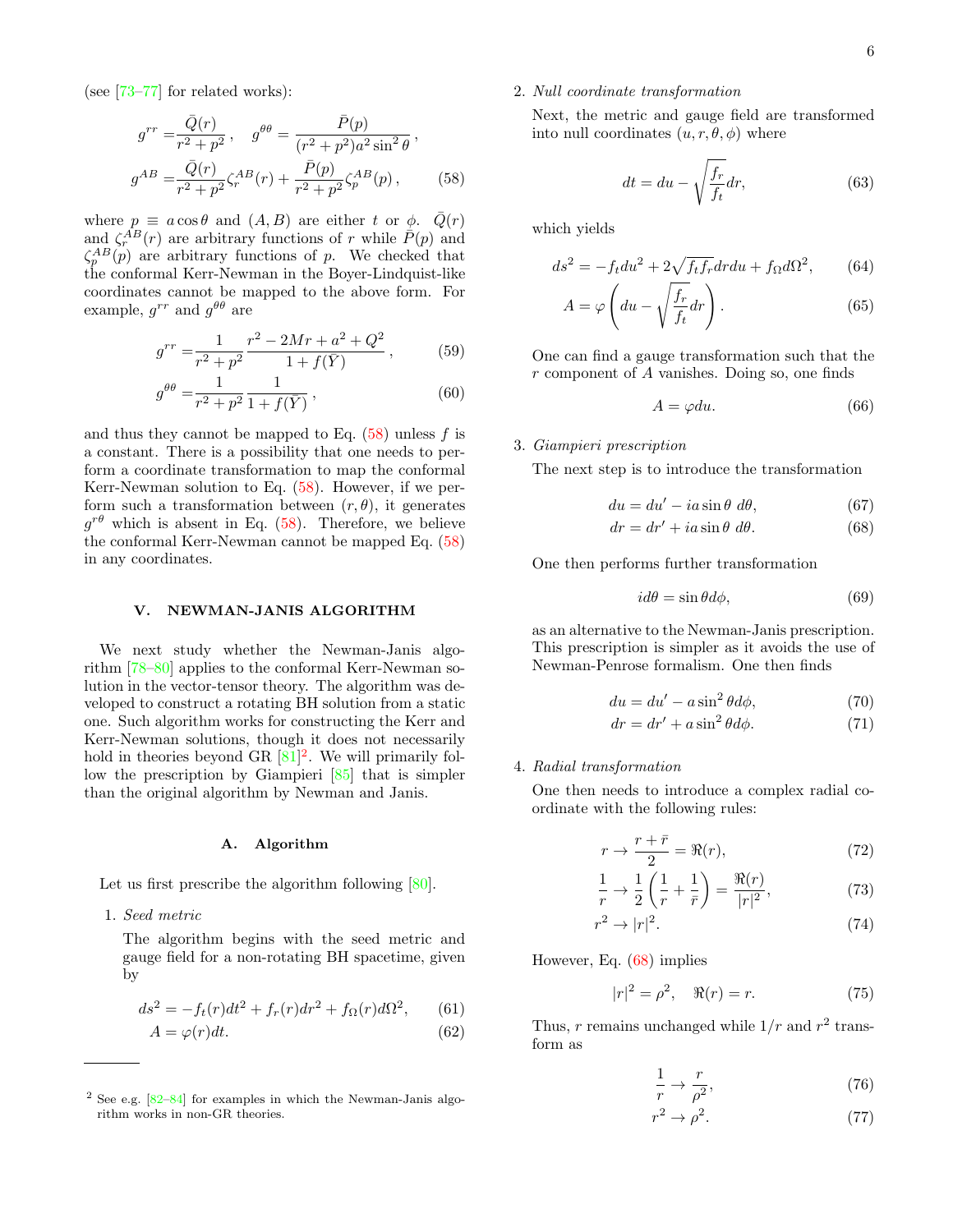The metric and gauge field are given by

$$
ds^{2} = -\bar{f}_{t} \left( du' + \sqrt{\frac{\bar{f}_{r}}{\bar{f}_{t}}} dr' + \omega \sin \theta d\phi \right)^{2}
$$

$$
+ 2a\bar{f}_{r} \sin^{2} \theta dr d\phi + \bar{f}_{\Omega} (d\theta^{2} + \sigma \sin^{2} \theta d\phi^{2}), (78)
$$

$$
A = \bar{\varphi}(du' + a \sin^{2} \theta d\phi), \qquad (79)
$$

where

$$
\omega = a \sin \theta \left( -1 + \sqrt{\frac{\bar{f}_r}{\bar{f}_t}} \right),\tag{80}
$$

$$
\sigma = 1 + \frac{\bar{f}_r}{\bar{f}_\Omega} a^2 \sin^2 \theta. \tag{81}
$$

A bar on f and  $\varphi$  refers to these functions after the radial transformation in Eqs. [\(76\)](#page-5-4) and [\(77\)](#page-5-4).

# 5. Boyer-Lindquist-like Coordinates

The final step of the algorithm is to transform into Boyer-Lindquist-like coordinates which describe the metric with the minimal number of components. In order to eliminate the  $(t, r)$  and  $(r, \phi)$ components of the metric, we perform the following coordinate transformation<sup>[3](#page-6-0)</sup>:

$$
du' = dt' - g(r)dr, \quad d\phi = d\phi' - h(r)dr. \tag{82}
$$

Here

$$
g(r) = \frac{\sqrt{(\bar{f}_t \bar{f}_r)^{-1}} \bar{f}_{\Omega} + a^2 \sin^2 \theta}{\bar{\Delta}}, \quad h(r) = \frac{a}{\bar{\Delta}}, \quad (83)
$$

with  $\bar{\Delta}(r) = \bar{f}_{\Omega}/\bar{f}_r + a^2 \sin^2 \theta$ . This transformation is possible only if q and  $h$  are functions of  $r$  only. After carrying out this transformation, we arrive at the final metric and gauge field expression (omitting primes on t and  $\phi$ :

<span id="page-6-1"></span>
$$
ds^{2} = -\bar{f}_{t}(dt + \omega \sin \theta d\phi)^{2} + \frac{\bar{f}_{\Omega}}{\bar{\Delta}} dr^{2}
$$

$$
+ \bar{f}_{\Omega}(d\theta^{2} + \sigma \sin^{2} \theta d\phi^{2}), \qquad (84)
$$

$$
A = \bar{\varphi} \left( dt - \frac{\bar{f}_{\Omega}}{\bar{\Delta}\sqrt{\bar{f}_{t}\bar{f}_{r}}} dr - a\sin^{2}\theta d\phi \right). \tag{85}
$$

Again, the r component of the gauge field can usually be eliminated upon an appropriate gauge transformation.

<span id="page-6-0"></span> $3$  We omit the prime on r.

# B. Application to BH Solutions

### 1. Kerr-Newman

As an example, let us see how the above algorithm can be applied to derive the Kerr-Newman metric. The seed metric is Reissner-Nordström, whose seed functions are given by

$$
f_t = f_r^{-1} = 1 - \frac{2M}{r} + \frac{Q^2}{r^2},
$$
 (86)

$$
f_{\Omega}(r) = r^2, \quad \varphi = -\frac{Q}{r}.
$$
 (87)

By complexifying the radial coordinate, these functions can be turned into

$$
\bar{f}_t = \bar{f}_r^{-1} = 1 - \frac{2Mr}{\rho^2} + \frac{Q^2}{\rho^2},
$$
 (88)

$$
\bar{f}_{\Omega}(r) = \rho^2, \quad \bar{\varphi} = -\frac{Qr}{\rho^2}.
$$
\n(89)

Plugging in these functions into Eqs. [\(84\)](#page-6-1) and [\(85\)](#page-6-1), one can correctly reproduce the Kerr-Newman metric in Eq. [\(5\)](#page-1-4) and its associated gauge field in Eq. [\(6\)](#page-1-4).

# 2. Conformal Kerr-Newman

Let us next see whether one can use the algorithm to derive the conformal Kerr-Newman metric in Eq. [\(13\)](#page-2-4) in the vector-tensor theory. Given that the Kerr-Newman solution can be reproduced via the algorithm, the question reduces to whether the conformal factor is correctly recovered under the algorithm.

Since such a factor depends only on  $\bar{Y}$ , the question further reduces to whether  $\overline{Y}$  is correctly recovered through the algorithm.  $\bar{Y}$  in the Reissner-Nordström BH solution is given by

$$
\bar{Y}|_{a=0} = -\frac{Q^2}{r^2} \left( 1 - \frac{2M}{r} + \frac{Q^2}{r^2} \right)^{-1}.
$$
 (90)

Using the replacement in Eqs. [\(76\)](#page-5-4) and [\(77\)](#page-5-4), this changes to

$$
\bar{Y}|_{a=0} \to -\frac{Q^2}{\rho^2} \left( 1 - \frac{2Mr}{\rho^2} + \frac{Q^2}{\rho^2} \right)^{-1} \n= -\frac{Q^2}{\rho^2 - 2Mr + Q^2} \n\neq \bar{Y}.
$$
\n(91)

Thus, the Newman-Janis algorithm does not work for the conformal Kerr-Newman BH solution in the vector-tensor theory.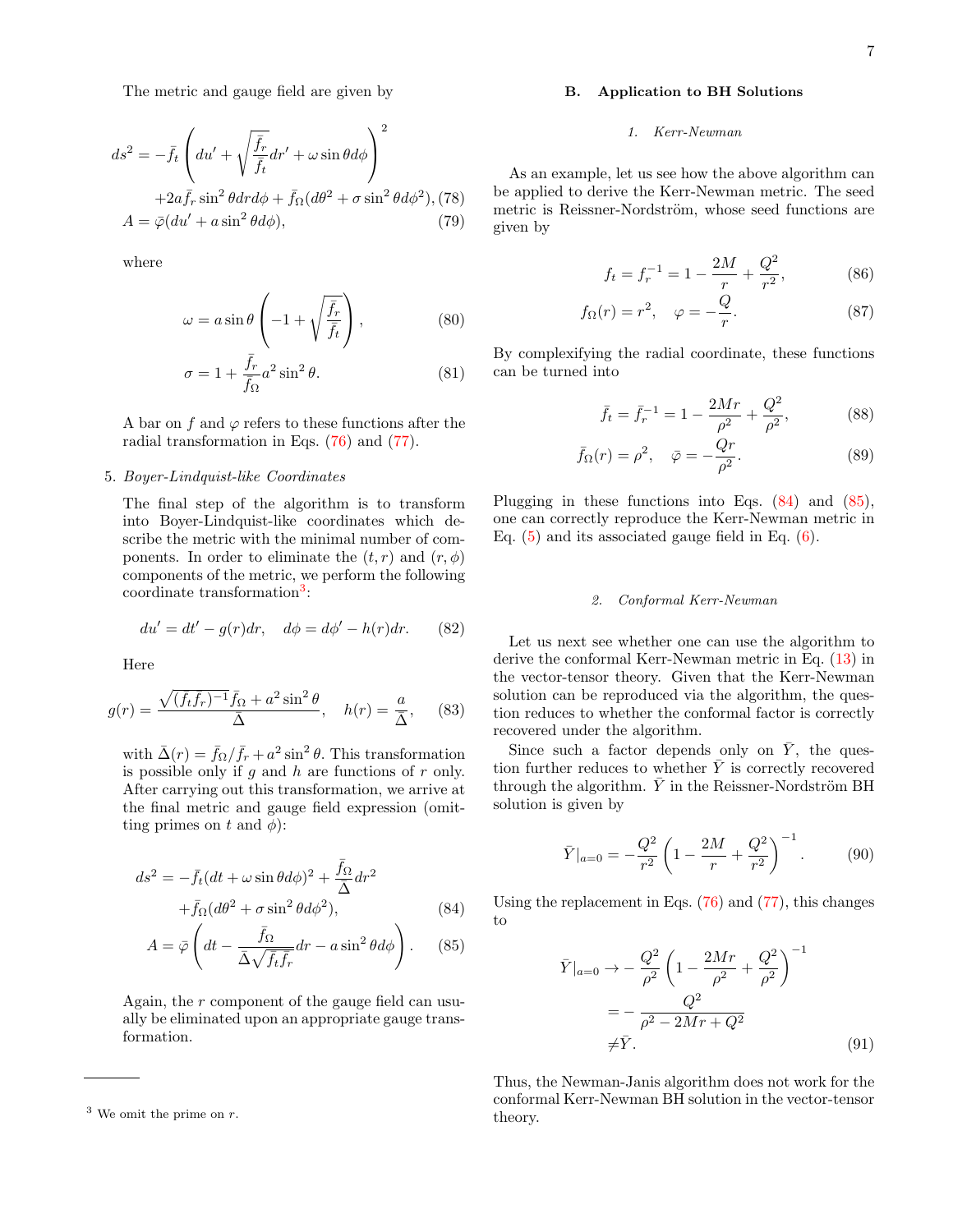<span id="page-7-4"></span>

FIG. 1: (left) Epicyclic frequency versus orbital frequency for various  $(a/M, Q/M, \beta)$ . The solid (dashed) lines correspond to the positive (negative) spin parameters. (right) Similar to the left plot; however we instead show how variation of β affects the outcome of frequencies. Note that  $\beta = 2$  results in  $g_{\mu\nu} = 0$  at the event horizon, but we include it here in order to show maximum deviation with positive  $\beta$ .

# <span id="page-7-0"></span>VI. ASTROPHYSICAL APPLICATIONS

In addition to the properties already presented with the new metric (see Sec. [IV\)](#page-2-0), we may investigate some applications which can be studied in an astrophysical sense. Because the vector-tensor BH solution has the same Hamilton-Jacobi equation as the Kerr-Newman metric for null geodesics, it would be difficult to test test this theory using BH shadow observations recently made with the Event Horizon Telescope [\[49\]](#page-10-28). Thus, we shift our focus to timelike particle motion. In particular, we consider epicyclic frequencies and ISCOs of particles orbiting around a black hole and the Schwarzschild precession of S<sub>2</sub> around Sgr A<sup>∗</sup>. We assume that both particles and S2 are uncharged and thus follow geodesic motions.

### A. Epicyclic Frequencies and ISCOs

A natural starting point to investigate is that of geodesic motion, which can be studied by investigating the consequences that our metric imposes on timelike particles. In this subsection, we consider an example conformal function in Eq.  $(12)$  and work in a conformal Kerr-Newman solution in Eq.  $(13)$ .

Due to the static and axisymmetric nature of our spacetime, we are immediately allowed to define two conserved quantities which we will call specific energy  $(E)$ and specific angular momentum  $(L)$  based on the timelike  $(\xi^{(t)})$  and azimuthal  $(\xi^{(\phi)})$  Killing vectors of our spacetime. These quantities are defined by

$$
E = -u^{\alpha} \xi_{\alpha}^{(t)}, \quad L = u^{\alpha} \xi_{\alpha}^{(\phi)}, \tag{92}
$$

where  $u^{\alpha} = dx^{\alpha}/d\tau$  with  $\tau$  representing the proper time. The normalization of the four velocity of a timelike particle indicates

$$
g_{\alpha\beta}u^{\alpha}u^{\beta} = -1.
$$
 (93)

From this expression, and taking the case of equatorial geodesics  $(\theta = \pi/2)$ , we obtain

<span id="page-7-3"></span>
$$
\frac{1}{2}\dot{r}^2 = V_{\text{eff}}(r),\tag{94}
$$

where the dot represents a derivative with respect to the proper time while  $V_{\text{eff}}(r)$  is the effective potential for our system.

From the effective potential we may study the motion of test particles for a circular orbit. This is found by observing the conditions  $V_{\text{eff}}(r) = 0$  and  $\partial_r V_{\text{eff}}(r) = 0$ . We define the angular velocity relative to a rest frame at spatial infinity by

$$
\omega_{\phi} \equiv \frac{u^{\phi}}{u^{t}}\,,\tag{95}
$$

<span id="page-7-5"></span>which can be rewritten in terms of our conserved quantities as

$$
\omega_{\phi} = -\frac{E g_{t\phi} + L g_{tt}}{E g_{\phi\phi} + L g_{t\phi}}.\tag{96}
$$

<span id="page-7-2"></span>In addition to this, there is another frequency which is of interest to study. That is the epicyclic frequency, defined to be[4](#page-7-1)

$$
\omega_r^2 = -\frac{1}{t^2} \frac{\partial^2 V_{\text{eff}}(r)}{\partial r^2}.
$$
 (97)

Equation  $(97)$  is found by perturbing Eq.  $(94)$  about the ISCO, which we define to be the radius solving the equation

$$
\left. \frac{dE}{dr} \right|_{r=R_{\text{ISCO}}} = 0. \tag{98}
$$

<span id="page-7-1"></span> $4$  Note that this is different than the definition presented in [\[86,](#page-11-23) [87\]](#page-11-24). However, this stems from differences in defining the effective potential term, and does not contribute differences in the calculated value of  $\omega_r$ .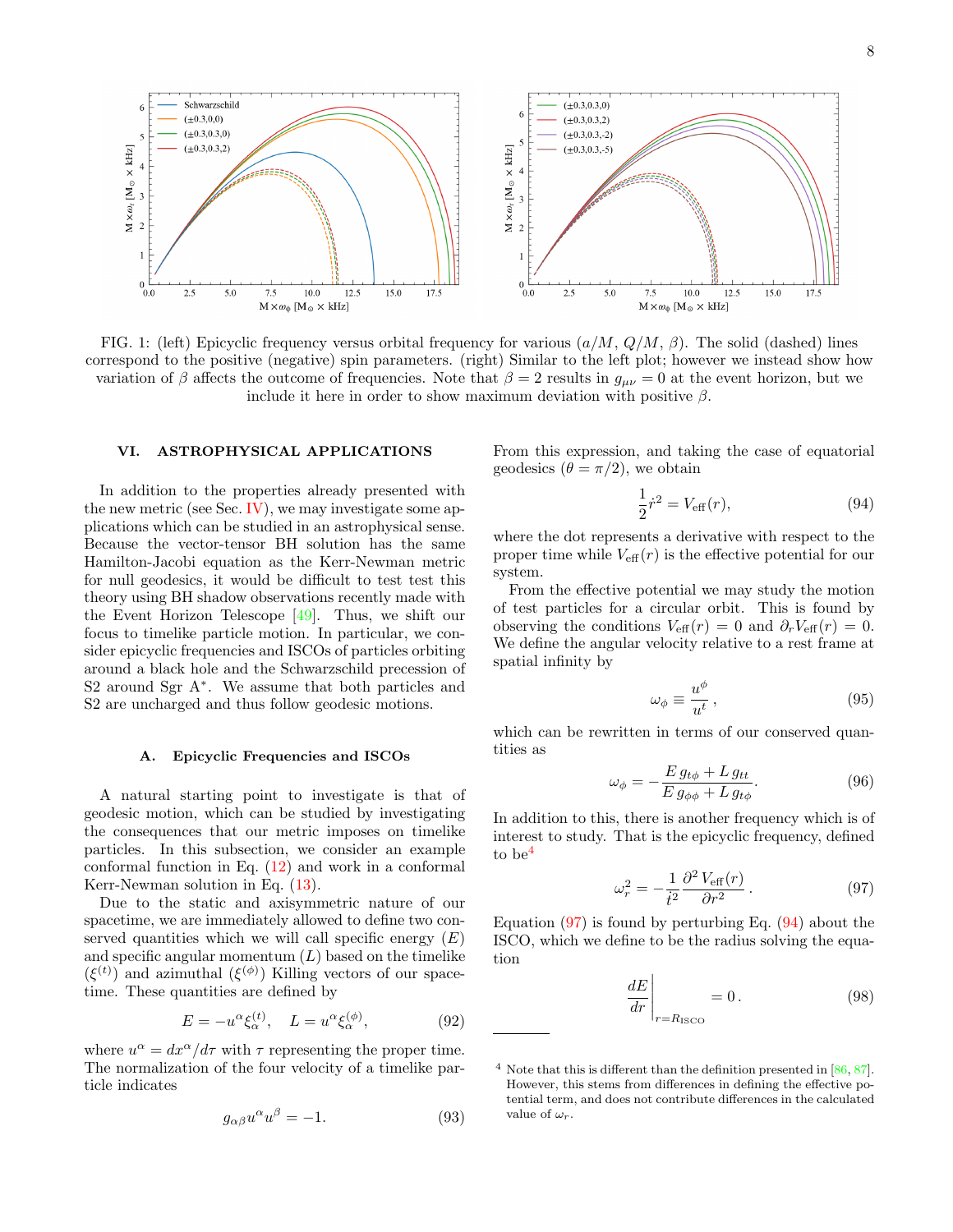Figure [1](#page-7-4) presents one frequency against another for various combinations of a, Q and  $\beta$ . Note that the values are chosen to emphasize the difference between the vector-tensor theory and GR; however, most of the values presented are reasonable within the tests we describe in Sec. VIB and the restrictions to  $\beta$  that we have already outlined in Sec. [III.](#page-1-1) Although  $\beta = 2$  leads to  $g_{\mu\nu} = 0$ at the event horizon, we include this to show maximum deviation. We also note that the bound on the BH electric charge in GR from the binary BH merger event GW150914 is not so stringent,  $Q/M < 0.4$  [\[88\]](#page-11-25). Moreover, Q is a parameter that is unique to each BH. Hence, even if  $Q/M$  has been constrained stringently with one BH, it does not mean that other BHs need to have small charges.

We also show how the ISCO is modified for various values of spin, charge, and  $\beta$  in Fig. [2.](#page-8-1) Observe that the ISCO locations (considered to be the inner edge of typical accretion disks and one may extract these from BH observations with X-rays) varies from the GR case  $(\beta = 0)$  especially when the vector charge is large.

We may apply Eqs.  $(96)$  and  $(97)$  to study a phenomena known as quasi-periodic oscillations (QPOs). The origin of QPOs is still an open area of discussion, with proposed explanations ranging from orbital resonances [\[89\]](#page-11-26) to the motion of relativistic matter near a compact object [\[90\]](#page-11-27). Regardless of the explanation, observations of QPOs could be used to test GR and provide insights into the nature of gravity close to compact objects [\[87,](#page-11-24) [91\]](#page-11-28). The fact that there is a noticeable difference in various curves in Fig. [1](#page-7-4) suggests that one can in principle use QPO observations to probe the vector-tensor theory once the systematic errors are under control. It should be noted that different combinations of parameters have the potential to yield similar curves (e.g. the negative spin curves in Fig. [1\)](#page-7-4). Therefore, this method may only be useful in placing limits on the combination of parameters, and other methods of constraint will be needed to break this degeneracy.

### <span id="page-8-0"></span>B. Schwarzschild Precession

Another astrophysical test of BHs is to use the Schwarzschild precession. Recently, GRAVITY measured the Schwarzschild precession of a star S2 orbiting around Sgr A<sup>∗</sup> [\[50\]](#page-10-29). The Schwarzschild precession is given by

$$
\Delta \omega = \frac{6\pi M}{\bar{a}(1 - e^2)} f_{\rm sp},\tag{99}
$$

where  $\bar{a}$  is the semi-major axis while e is the orbital eccentricity.  $f_{sp}$  is a parameter controlling the relativistic effect. GR predicts  $f_{sp} = 1$  while  $f_{sp} \rightarrow 0$  corresponds to the Newtonian limit. GRAVITY placed a bound on this parameter as  $f_{sp} = 1.1 \pm 0.19$  [\[50\]](#page-10-29).  $f_{sp}$  is also related to the parameterized post-Newtonian (PPN) parameters

<span id="page-8-1"></span>

FIG. 2: Various ISCO locations in units of M for  $Q/M = 0.3$  (top),  $Q/M = 0.6$  (middle), and  $Q/M = 0.9$ (bottom) as functions of the dimensionless spin  $\chi = a/M$  and  $\beta$ . We bound the spins to values which admit real values for the event horizon.

as [\[1\]](#page-10-0)

<span id="page-8-2"></span>
$$
f_{\rm sp} = \frac{2 - 2\gamma_{\rm PPN} - \beta_{\rm PPN}}{3}.
$$
 (100)

These PPN parameters enters in the metric as

$$
g_{tt} = -1 + \frac{2M}{r} + 2(\beta_{\text{PPN}} - \gamma_{\text{PPN}}) \frac{M^2}{r^2} + \mathcal{O}\left(\frac{M^3}{r^3}\right),\tag{101}
$$

$$
g_{rr} = 1 + 2\gamma_{\text{PPN}} \frac{M}{r} + \mathcal{O}\left(\frac{M^2}{r^2}\right). \tag{102}
$$

GR is recovered in the limit  $\gamma_{PPN} \rightarrow 1$  and  $\beta_{PPN} \rightarrow 1$ .

We can use the above Schwarzschild precession measurement to constrain the vector-tensor theory. We assume that the vector charge of S2 is negligible (so that a Coulomb-like interaction force is absent) and that it is in a geodesic motion as in GR. Comparing Eqs. [\(15\)](#page-2-5)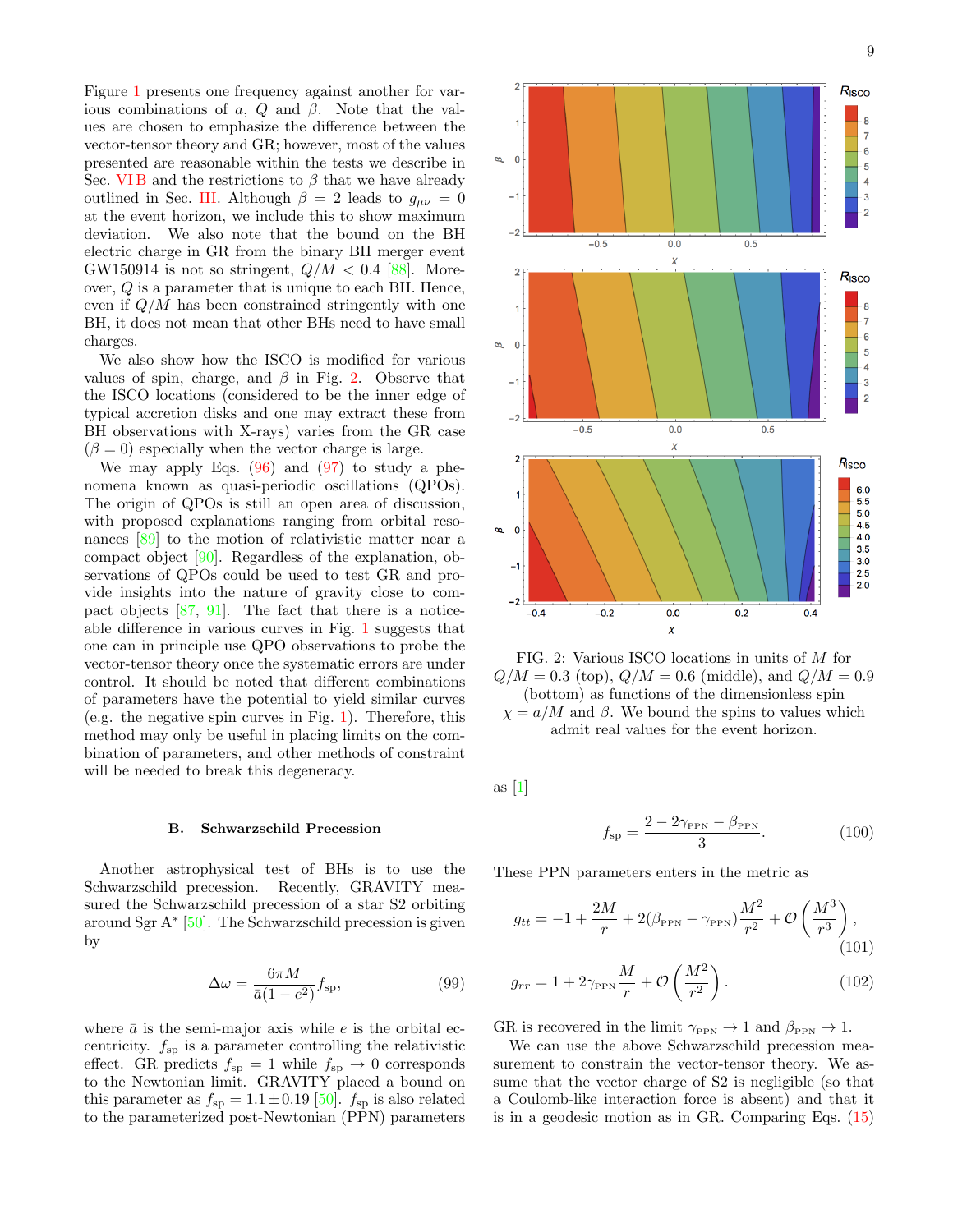<span id="page-9-3"></span>

FIG. 3: Bounds on the theoretical parameter  $f_0'$  as a function of the dimensionless vector charge  $Q/M$  of Sgr A<sup>∗</sup> from the Schwarzschild precession measurement by GRAVITY. The shaded region is the allowed region.

and  $(101)$ , we find

<span id="page-9-1"></span>
$$
\gamma_{\text{PPN}} = 1, \quad \beta_{\text{PPN}} - 1 = \frac{Q^2}{2M^2} (\beta f'_0 - 1).
$$
 (103)

When  $\gamma_{PPN}$  = 1, GRAVITY's measurement can be mapped to bounds on the PPN parameters as

$$
\beta_{PPN} - 1 = -0.3 \pm 0.57. \tag{104}
$$

A similar bound has been obtained in [\[92\]](#page-11-29). From Eqs. [\(103\)](#page-9-1) and [\(104\)](#page-9-2), one can constrain the parameter space of the vector-tensor theory. Figure [3](#page-9-3) shows the bound on  $f'_0$  as a function of the vector charge  $Q/M$  for Sgr  $A^{*5}$  $A^{*5}$  $A^{*5}$ . As expected, we cannot place any bounds when  $Q/M = 0$ , while the bound becomes stronger for larger  $|Q/M|$ . In addition, the figure also shows that in GR  $(\beta = 0)$ , the GRAVITY measurement does not constrain the electric charge of Sgr A<sup>∗</sup> .

# <span id="page-9-0"></span>VII. CONCLUSIONS

We derived rotating BH solutions in a certain class of extended vector-tensor theory by applying a conformal transformation to the Kerr-Newman solution in GR. Such transformation does not alter the causal structure of spacetime and thus the theory is healthy and valid even after GW170817.

We then studied various properties of the conformal Kerr-Newman solution by keeping the conformal factor arbitrary (but require it to be regular and non-vanishing outside the event horizon and asymptotes to 1 at infinity). We found that the locations of the singularity, event horizons, and ergosphere are unaffected from the Kerr-Newman case. We also found that the multipolar structure of the metric is the same as that of Kerr-Newman (though the asymptotic behavior of the metric at infinity acquires corrections from GR), while the metric does not allow for the separability of the Hamilton-Jacobi equation, suggesting that a Carter-like constant does not exist in such a solution. The new BH solution can be classified as Petrov type D, which is identical to Kerr-Newman since the conformal transformation does not alter the Petrov type. We also checked that the standard Newman-Janis algorithm cannot be applied to derive the solution.

We finally studied astrophysical implications, such as epicyclic frequencies and ISCOs that are related to quasiperiodic oscillations and inner edges of accretion disks. We also used the recent Schwarzschild precession measurement of S2 orbiting around Sgr A<sup>∗</sup> using GRAVITY to place bounds on a theoretical parameter as a function of the vector charge of Sgr A<sup>∗</sup> .

<span id="page-9-2"></span>Various avenues exist for future work. For example, one can consider perturbations of the new BH solution to study its stability and derive quasi-normal mode ringdown frequencies and damping times (see [\[93–](#page-11-30)[99\]](#page-11-31) for related works on Kerr-Newman). One can also study how gravitational waveforms from binary BH coalescences are modified from GR in this theory. It is interesting to extend the astrophysical applications presented in this paper by revisiting e.g. iron line spectrums [\[100\]](#page-11-32) in vectortensor theories. It would also be interesting to perform gravitational collapse simulations in this theory to study if there is any expected range of  $Q$  in this theory.

# ACKNOWLEDGMENTS

We thank Atsushi Naruko and George Pappas for helpful discussions on the extended vector-tensor theories, separability structure and the Thorne multipole moments. K.Y. acknowledges support from NSF Award PHY-1806776, NASA Grant 80NSSC20K0523, a Sloan Foundation Research Fellowship and the Ed Owens Fund. K.Y. would like to also acknowledge support by the COST Action GWverse CA16104 and JSPS KAKENHI Grants No. JP17H06358.

<span id="page-9-4"></span><sup>&</sup>lt;sup>5</sup> Note that most values presented in Fig. [1](#page-7-4) and [2](#page-8-1) (with  $f'_0 = \beta/2$ ) are mostly within these derived bounds. Moreover, there is no problem in choosing parameters outside of the allowed region in

Fig. [3](#page-9-3) since  $Q/M$  in the figure is specific to Sgr A\* and if its charge is close to 0,  $f_0'$  remains almost unconstrained.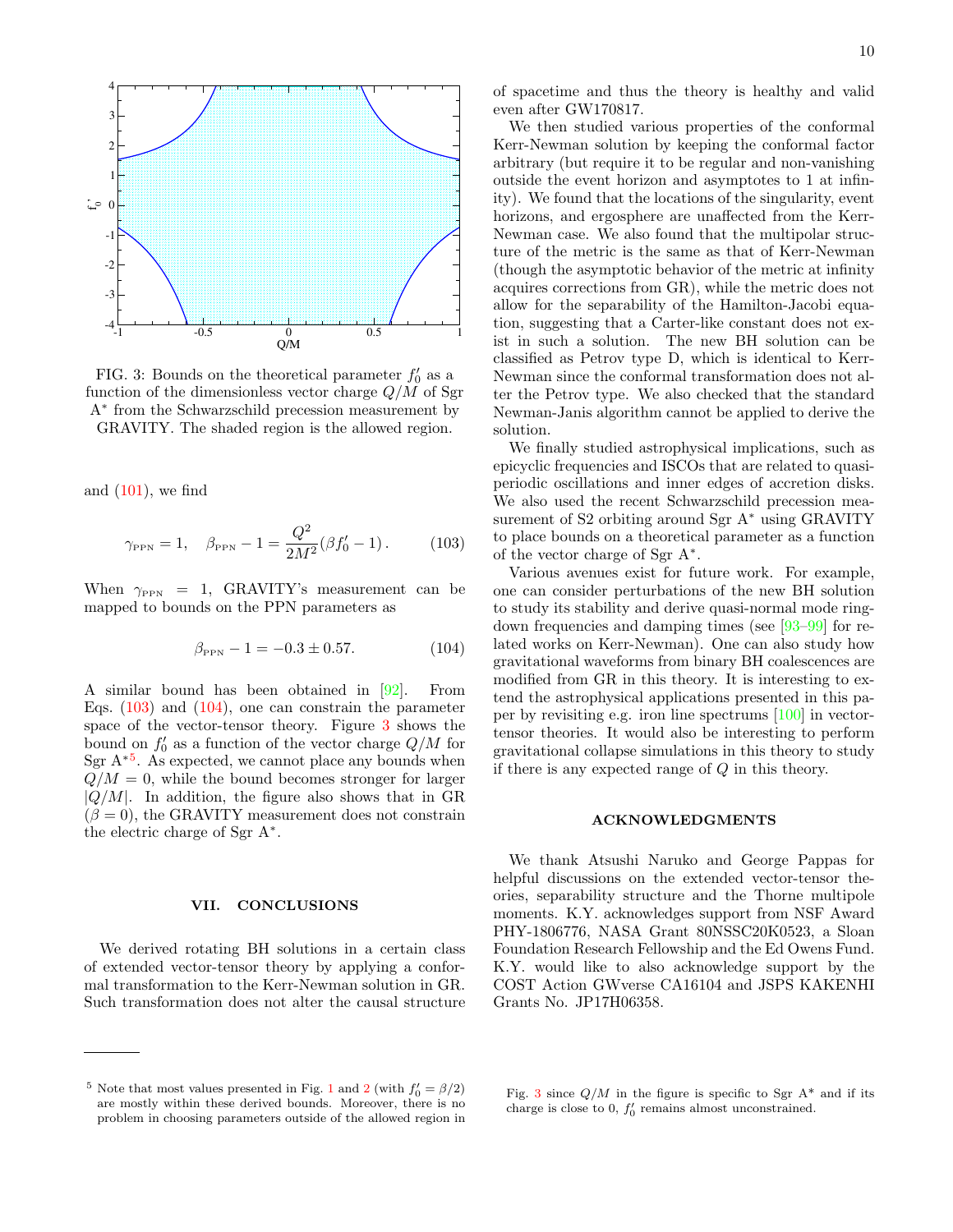- <span id="page-10-0"></span>[1] C. M. Will, Theory and experiment in gravitational physics (1993).
- [2] C. M. Will, [Living Rev. Rel.](http://dx.doi.org/10.12942/lrr-2014-4) 17, 4 (2014), [arXiv:1403.7377 \[gr-qc\].](http://arxiv.org/abs/1403.7377)
- <span id="page-10-1"></span>[3] E. Berti et al., [Class. Quant. Grav.](http://dx.doi.org/10.1088/0264-9381/32/24/243001) 32, 243001 (2015), [arXiv:1501.07274 \[gr-qc\].](http://arxiv.org/abs/1501.07274)
- <span id="page-10-2"></span>[4] B. P. Abbott et al. (LIGO Scientific, Virgo), [Phys.](http://dx.doi.org/10.1103/PhysRevLett.116.221101, 10.1103/PhysRevLett.121.129902) Rev. Lett. 116[, 221101 \(2016\),](http://dx.doi.org/10.1103/PhysRevLett.116.221101, 10.1103/PhysRevLett.121.129902) [Erratum: Phys. Rev. Lett.121,no.12,129902(2018)], [arXiv:1602.03841 \[gr-qc\].](http://arxiv.org/abs/1602.03841)
- [5] N. Yunes, K. Yagi, and F. Pretorius, [Phys. Rev. D](http://dx.doi.org/10.1103/PhysRevD.94.084002) 94, [084002 \(2016\).](http://dx.doi.org/10.1103/PhysRevD.94.084002)
- [6] B. P. Abbott et al. (LIGO Scientific, Virgo), Phys. Rev. X6[, 041015 \(2016\),](http://dx.doi.org/10.1103/PhysRevX.6.041015, 10.1103/PhysRevX.8.039903) [erratum: Phys. Rev.X8,no.3,039903(2018)], [arXiv:1606.04856 \[gr-qc\].](http://arxiv.org/abs/1606.04856)
- [7] B. P. Abbott *et al.* (LIGO Scientific, Virgo), [Phys. Rev.](http://dx.doi.org/10.1103/PhysRevLett.123.011102) Lett. **123**[, 011102 \(2019\),](http://dx.doi.org/10.1103/PhysRevLett.123.011102) [arXiv:1811.00364 \[gr-qc\].](http://arxiv.org/abs/1811.00364)
- [8] B. P. Abbott *et al.* (LIGO Scientific, Virgo), *[Phys. Rev.](http://dx.doi.org/10.1103/PhysRevD.100.104036)* D100[, 104036 \(2019\),](http://dx.doi.org/10.1103/PhysRevD.100.104036) [arXiv:1903.04467 \[gr-qc\].](http://arxiv.org/abs/1903.04467)
- [9] E. Berti, K. Yagi, and N. Yunes, [Gen. Rel. Grav.](http://dx.doi.org/10.1007/s10714-018-2362-8) 50, [46 \(2018\),](http://dx.doi.org/10.1007/s10714-018-2362-8) [arXiv:1801.03208 \[gr-qc\].](http://arxiv.org/abs/1801.03208)
- <span id="page-10-3"></span>[10] E. Berti, K. Yagi, H. Yang, and N. Yunes, [Gen. Rel.](http://dx.doi.org/ 10.1007/s10714-018-2372-6) Grav. 50[, 49 \(2018\),](http://dx.doi.org/ 10.1007/s10714-018-2372-6) [arXiv:1801.03587 \[gr-qc\].](http://arxiv.org/abs/1801.03587)
- <span id="page-10-4"></span>[11] T. Clifton, P. G. Ferreira, A. Padilla, and C. Skordis, [Phys.Rept.](http://dx.doi.org/10.1016/j.physrep.2012.01.001) 513, 1 (2012), [arXiv:1106.2476 \[astro](http://arxiv.org/abs/1106.2476)[ph.CO\].](http://arxiv.org/abs/1106.2476)
- [12] B. Jain and J. Khoury, Annals Phys. **325**[, 1479 \(2010\),](http://dx.doi.org/10.1016/j.aop.2010.04.002) [arXiv:1004.3294 \[astro-ph.CO\].](http://arxiv.org/abs/1004.3294)
- [13] A. Joyce, B. Jain, J. Khoury, and M. Trodden, [Phys.](http://dx.doi.org/ 10.1016/j.physrep.2014.12.002) Rept. 568[, 1 \(2015\),](http://dx.doi.org/ 10.1016/j.physrep.2014.12.002) [arXiv:1407.0059 \[astro-ph.CO\].](http://arxiv.org/abs/1407.0059)
- [14] K. Koyama, [Rept. Prog. Phys.](http://dx.doi.org/10.1088/0034-4885/79/4/046902) 79, 046902 (2016), [arXiv:1504.04623 \[astro-ph.CO\].](http://arxiv.org/abs/1504.04623)
- <span id="page-10-5"></span>[15] L. Amendola and S. Tsujikawa, *Dark energy. Theory* and Observations (Cambridge University Press, 2010).
- <span id="page-10-6"></span>[16] G. W. Horndeski, [Int. J. Theor. Phys.](http://dx.doi.org/10.1007/BF01807638) 10, 363 (1974).
- <span id="page-10-7"></span>[17] C. Deffayet, X. Gao, D. A. Steer, and G. Zahariade, Phys. Rev. D84[, 064039 \(2011\),](http://dx.doi.org/10.1103/PhysRevD.84.064039) [arXiv:1103.3260 \[hep](http://arxiv.org/abs/1103.3260)[th\].](http://arxiv.org/abs/1103.3260)
- <span id="page-10-8"></span>[18] J. Gleyzes, D. Langlois, F. Piazza, and F. Vernizzi, [Phys. Rev. Lett.](http://dx.doi.org/ 10.1103/PhysRevLett.114.211101) 114, 211101 (2015), [arXiv:1404.6495](http://arxiv.org/abs/1404.6495) [\[hep-th\].](http://arxiv.org/abs/1404.6495)
- <span id="page-10-9"></span>[19] T. Kobayashi, [Rept. Prog. Phys.](http://dx.doi.org/10.1088/1361-6633/ab2429) 82, 086901 (2019), [arXiv:1901.07183 \[gr-qc\].](http://arxiv.org/abs/1901.07183)
- <span id="page-10-10"></span>[20] P. Horava, Phys. Rev. D79[, 084008 \(2009\),](http://dx.doi.org/10.1103/PhysRevD.79.084008) [arXiv:0901.3775 \[hep-th\].](http://arxiv.org/abs/0901.3775)
- [21] D. Blas, O. Pujolas, and S. Sibiryakov, [Phys. Rev. Lett.](http://dx.doi.org/10.1103/PhysRevLett.104.181302) 104[, 181302 \(2010\),](http://dx.doi.org/10.1103/PhysRevLett.104.181302) [arXiv:0909.3525 \[hep-th\].](http://arxiv.org/abs/0909.3525)
- [22] D. Blas, O. Pujolas, and S. Sibiryakov, [JHEP](http://dx.doi.org/10.1007/JHEP04(2011)018) 04, 018 [\(2011\),](http://dx.doi.org/10.1007/JHEP04(2011)018) [arXiv:1007.3503 \[hep-th\].](http://arxiv.org/abs/1007.3503)
- <span id="page-10-11"></span>[23] D. Blas and S. Sibiryakov, [Zh. Eksp. Teor. Fiz.](http://dx.doi.org/10.7868/S0044451015030180, 10.1134/S1063776115030164) 147, [578 \(2015\),](http://dx.doi.org/10.7868/S0044451015030180, 10.1134/S1063776115030164) [J. Exp. Theor. Phys.120,no.3,509(2015)], [arXiv:1410.2408 \[hep-th\].](http://arxiv.org/abs/1410.2408)
- <span id="page-10-12"></span>[24] G. Gabadadze, K. Hinterbichler, D. Pirtskhalava, and Y. Shang, Phys. Rev. D88[, 084003 \(2013\),](http://dx.doi.org/10.1103/PhysRevD.88.084003) [arXiv:1307.2245 \[hep-th\].](http://arxiv.org/abs/1307.2245)
- <span id="page-10-13"></span>[25] N. A. Ondo and A. J. Tolley, JHEP 11[, 059 \(2013\),](http://dx.doi.org/10.1007/JHEP11(2013)059) [arXiv:1307.4769 \[hep-th\].](http://arxiv.org/abs/1307.4769)
- <span id="page-10-14"></span>[26] S. Liberati, [Class. Quant. Grav.](http://dx.doi.org/10.1088/0264-9381/30/13/133001) 30, 133001 (2013), [arXiv:1304.5795 \[gr-qc\].](http://arxiv.org/abs/1304.5795)
- <span id="page-10-15"></span>[27] K. Yagi, D. Blas, N. Yunes, and E. Barausse, [Phys.](http://dx.doi.org/ 10.1103/PhysRevLett.112.161101) Rev. Lett. 112[, 161101 \(2014\),](http://dx.doi.org/ 10.1103/PhysRevLett.112.161101) [arXiv:1307.6219 \[gr-qc\].](http://arxiv.org/abs/1307.6219)
- [28] K. Yagi, D. Blas, E. Barausse, and N. Yunes, Phys. Rev. D89[, 084067 \(2014\),](http://dx.doi.org/ 10.1103/PhysRevD.90.069902, 10.1103/PhysRevD.90.069901, 10.1103/PhysRevD.89.084067) [Erratum: Phys. Rev.D90,no.6,069901(2014)], [arXiv:1311.7144 \[gr-qc\].](http://arxiv.org/abs/1311.7144)
- [29] A. Emir Gümrükçüoğlu, M. Saravani, and T. P. Sotiriou, Phys. Rev. D97[, 024032 \(2018\),](http://dx.doi.org/10.1103/PhysRevD.97.024032) [arXiv:1711.08845 \[gr-qc\].](http://arxiv.org/abs/1711.08845)
- <span id="page-10-16"></span>[30] J. Oost, S. Mukohyama, and A. Wang, [Phys. Rev.](http://dx.doi.org/10.1103/PhysRevD.97.124023) D97, [124023 \(2018\),](http://dx.doi.org/10.1103/PhysRevD.97.124023) [arXiv:1802.04303 \[gr-qc\].](http://arxiv.org/abs/1802.04303)
- <span id="page-10-17"></span>[31] L. Heisenberg, JCAP 1405[, 015 \(2014\),](http://dx.doi.org/10.1088/1475-7516/2014/05/015) [arXiv:1402.7026](http://arxiv.org/abs/1402.7026) [\[hep-th\].](http://arxiv.org/abs/1402.7026)
- [32] E. Allys, P. Peter, and Y. Rodriguez, [JCAP](http://dx.doi.org/10.1088/1475-7516/2016/02/004) 1602, 004 [\(2016\),](http://dx.doi.org/10.1088/1475-7516/2016/02/004) [arXiv:1511.03101 \[hep-th\].](http://arxiv.org/abs/1511.03101)
- [33] E. Allys, J. P. Beltran Almeida, P. Peter, and Y. Rodriguez, JCAP 1609[, 026 \(2016\),](http://dx.doi.org/10.1088/1475-7516/2016/09/026) [arXiv:1605.08355](http://arxiv.org/abs/1605.08355) [\[hep-th\].](http://arxiv.org/abs/1605.08355)
- [34] Y. Rodriguez and A. A. Navarro, Proceedings,  $70670$ Classical and Quantum Gravitation Party: Meeting with Two Latin American Masters on Theoretical Physics: Cartagena, Colombia, September 28-30, 2016, [J. Phys.](http://dx.doi.org/10.1088/1742-6596/831/1/012004) Conf. Ser. 831[, 012004 \(2017\),](http://dx.doi.org/10.1088/1742-6596/831/1/012004) [arXiv:1703.01884 \[hep](http://arxiv.org/abs/1703.01884)[th\].](http://arxiv.org/abs/1703.01884)
- [35] A. De Felice, L. Heisenberg, R. Kase, S. Tsujikawa, Y.-l. Zhang, and G.-B. Zhao, [Physical Review D](http://dx.doi.org/ 10.1103/physrevd.93.104016) 93 (2016), [10.1103/physrevd.93.104016.](http://dx.doi.org/ 10.1103/physrevd.93.104016)
- <span id="page-10-18"></span>[36] E. Allys, P. Peter, and Y. Rodriguez, [Phys. Rev.](http://dx.doi.org/10.1103/PhysRevD.94.084041) D94, [084041 \(2016\),](http://dx.doi.org/10.1103/PhysRevD.94.084041) [arXiv:1609.05870 \[hep-th\].](http://arxiv.org/abs/1609.05870)
- <span id="page-10-19"></span>[37] L. Heisenberg, R. Kase, and S. Tsujikawa, [Physics Let](http://dx.doi.org/10.1016/j.physletb.2016.07.052)ters B 760[, 617–626 \(2016\).](http://dx.doi.org/10.1016/j.physletb.2016.07.052)
- <span id="page-10-20"></span>[38] A. Gallego Cadavid and Y. Rodriguez, [Phys. Lett.](http://dx.doi.org/10.1016/j.physletb.2019.134958) B798[, 134958 \(2019\),](http://dx.doi.org/10.1016/j.physletb.2019.134958) [arXiv:1905.10664 \[hep-th\].](http://arxiv.org/abs/1905.10664)
- <span id="page-10-21"></span>[39] S. Nakamura, A. D. Felice, R. Kase, and S. Tsujikawa, "Constraints on massive vector dark energy models from integrated sachs-wolfe-galaxy cross-correlations," (2018), [arXiv:1811.07541 \[astro-ph.CO\].](http://arxiv.org/abs/1811.07541)
- <span id="page-10-22"></span>[40] A. D. Felice, L. Heisenberg, R. Kase, S. Mukohyama, S. Tsujikawa, and Y.-l. Zhang, [Journal of Cosmology](http://dx.doi.org/ 10.1088/1475-7516/2016/06/048) [and Astroparticle Physics](http://dx.doi.org/ 10.1088/1475-7516/2016/06/048) 2016, 048–048 (2016).
- [41] G. Tasinato, Journal of High Energy Physics 2014, 1 (2014).
- [42] Y. Rodríguez and A. A. Navarro, [Phys. Dark Univ.](http://dx.doi.org/10.1016/j.dark.2018.01.003) 19, [129 \(2018\),](http://dx.doi.org/10.1016/j.dark.2018.01.003) [arXiv:1711.01935 \[gr-qc\].](http://arxiv.org/abs/1711.01935)
- <span id="page-10-23"></span>[43] A. De Felice, L. Heisenberg, R. Kase, S. Mukohyama, S. Tsujikawa, and Y.-l. Zhang, [Physical Review D](http://dx.doi.org/ 10.1103/physrevd.94.044024) 94 [\(2016\), 10.1103/physrevd.94.044024.](http://dx.doi.org/ 10.1103/physrevd.94.044024)
- <span id="page-10-24"></span>[44] T. Baker, E. Bellini, P. G. Ferreira, M. Lagos, J. Noller, and I. Sawicki, [Phys. Rev. Lett.](http://dx.doi.org/ 10.1103/PhysRevLett.119.251301) 119, 251301 (2017), [arXiv:1710.06394 \[astro-ph.CO\].](http://arxiv.org/abs/1710.06394)
- [45] J. M. Ezquiaga and M. Zumalacárregui, [Front. Astron.](http://dx.doi.org/10.3389/fspas.2018.00044) Space Sci. 5[, 44 \(2018\),](http://dx.doi.org/10.3389/fspas.2018.00044) [arXiv:1807.09241 \[astro-ph.CO\].](http://arxiv.org/abs/1807.09241)
- <span id="page-10-25"></span>[46] G. Domènech, S. Mukohyama, R. Namba, and V. Papadopoulos, [Physical Review D](http://dx.doi.org/10.1103/physrevd.98.064037) 98 (2018), [10.1103/physrevd.98.064037.](http://dx.doi.org/10.1103/physrevd.98.064037)
- <span id="page-10-26"></span>[47] R. Kimura, A. Naruko, and D. Yoshida, [JCAP](http://dx.doi.org/10.1088/1475-7516/2017/01/002) 1701, [002 \(2017\),](http://dx.doi.org/10.1088/1475-7516/2017/01/002) [arXiv:1608.07066 \[gr-qc\].](http://arxiv.org/abs/1608.07066)
- <span id="page-10-27"></span>[48] B. P. Abbott et al. (LIGO Scientific, Virgo), [Phys. Rev.](http://dx.doi.org/10.1103/PhysRevX.9.031040) X9[, 031040 \(2019\),](http://dx.doi.org/10.1103/PhysRevX.9.031040) [arXiv:1811.12907 \[astro-ph.HE\].](http://arxiv.org/abs/1811.12907)
- <span id="page-10-28"></span>[49] K. Akiyama et al. (Event Horizon Telescope), [Astro](http://dx.doi.org/10.3847/2041-8213/ab0ec7)[phys. J. Lett.](http://dx.doi.org/10.3847/2041-8213/ab0ec7) 875, L1 (2019), [arXiv:1906.11238 \[astro](http://arxiv.org/abs/1906.11238)[ph.GA\].](http://arxiv.org/abs/1906.11238)
- <span id="page-10-29"></span>[50] R. Abuter *et al.* (GRAVITY), [Astron. Astrophys.](http://dx.doi.org/10.1051/0004-6361/202037813) **636**, [L5 \(2020\),](http://dx.doi.org/10.1051/0004-6361/202037813) [arXiv:2004.07187 \[astro-ph.GA\].](http://arxiv.org/abs/2004.07187)